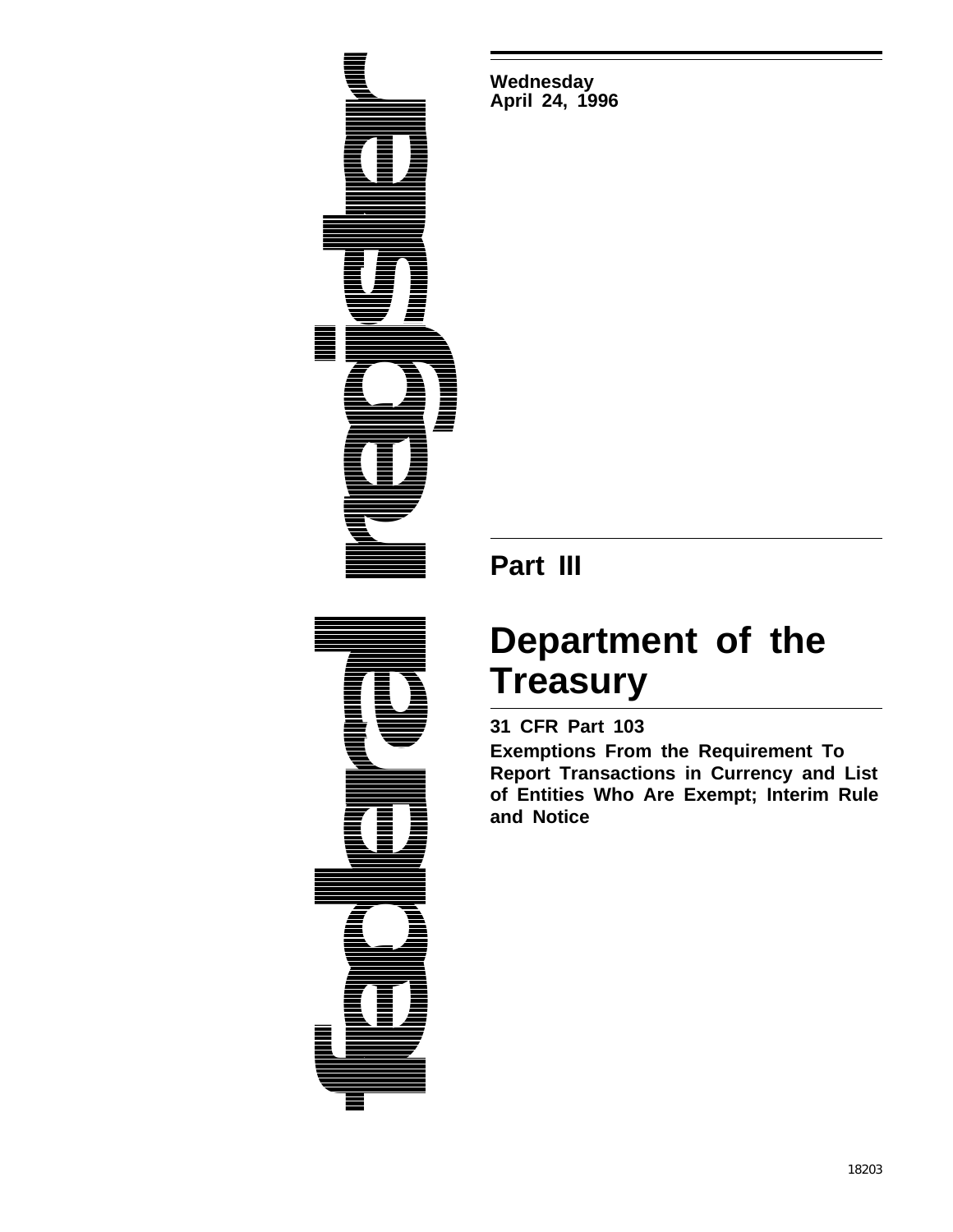#### **DEPARTMENT OF THE TREASURY**

#### **31 CFR Part 103**

**RIN 1506–AA10; 1506–AA11**

#### **Amendment to the Bank Secrecy Act Regulations—Exemptions From the Requirement To Report Transactions in Currency**

**AGENCY:** Financial Crimes Enforcement Network, Treasury.

**ACTION:** Interim rule with request for comments.

**SUMMARY:** This document contains an interim rule eliminating the requirement to report transactions in currency in excess of \$10,000, between depository institutions and certain classes of ''exempt persons'' defined in the rule. The interim rule applies to currency transactions occurring after April 30, 1996. It is adopted as a major step in reducing the burden imposed upon financial institutions by the Bank Secrecy Act and increasing the costeffectiveness of the counter-money laundering policies of the Department of the Treasury. The interim rule is part of a process to achieve the reduction set by the Money Laundering Suppression Act of 1994 in the number of currency transaction reports filed annually by depository institutions.

**DATES:** *Effective date.* The interim rule is effective May 1, 1996.

*Comment deadline.* Comments must be received by August 1, 1996.

*Applicability.* This interim rule applies to transactions in currency occurring after April 30, 1996.

**ADDRESSES:** Written comments should be submitted to: Office of Regulatory Policy and Enforcement, Financial Crimes Enforcement Network, Department of the Treasury, 2070 Chain Bridge Road, Vienna, Virginia 22182– 2536, *Attention:* Interim CTR Exemption Rule.

*Submission of comments.* An original and four copies of any comment must be submitted. All comments will be available for public inspection and copying, and no material in any such comments, including the name of any person submitting comments, will be recognized as confidential. Accordingly, material not intended to be disclosed to the public should not be submitted.

*Inspection of comments.* Comments may be inspected at the Department of the Treasury between 10:00 a.m. and 4:00 p.m., in the Financial Crimes Enforcement Network (''FinCEN'') reading room, on the third floor of the Treasury Annex, 1500 Pennsylvania Avenue, N.W., Washington, D.C. 20220. Persons wishing to inspect the comments submitted should request an appointment by telephoning (202) 622– 0400.

**FOR FURTHER INFORMATION CONTACT:** Pamela Johnson, Assistant Director, Office of Financial Institutions Policy, FinCEN, at (703) 905–3920; Charles Klingman, Office of Financial Institutions Policy, FinCEN, at (703) 905–3920; Stephen R. Kroll, Legal Counsel, FinCEN, at (703) 905–3590; or Cynthia A. Langwiser, Office of Legal Counsel, FinCEN, at (703) 905–3590.

#### **SUPPLEMENTARY INFORMATION:**

#### **I. Introduction**

This document adds, as an interim rule, a new paragraph (h) (the ''Interim Rule'') to 31 CFR 103.22. The Interim Rule exempts, from the requirement for the reporting of transactions in currency in excess of \$10,000, transactions occurring after April 30, 1996, between depository institutions  $\frac{1}{1}$  and certain classes of exempt persons defined in the Interim Rule. The Interim Rule is adopted to implement the terms of 31 U.S.C. 5313(d) (and related provisions of 31 U.S.C. 5313 (f) and (g)), which were added to the Bank Secrecy Act by section 402(a) of the Money Laundering Suppression Act of 1994 (the ''Money Laundering Suppression Act''), Title IV of the Riegle Community Development and Regulatory Improvement Act of 1994, Pub. L. 103–325 (September 23, 1994).

#### **II. Background**

#### *A. Statutory Provisions*

The Bank Secrecy Act, Titles I and II of Pub. L. 91–508, as amended, codified at 12 U.S.C. 1829b, 12 U.S.C. 1951– 1959, and 31 U.S.C. 5311–5330, authorizes the Secretary of the Treasury, *inter alia,* to issue regulations requiring financial institutions to keep records and file reports that are determined to have a high degree of usefulness in criminal, tax, and regulatory matters, and to implement counter-money laundering programs and compliance procedures. Regulations implementing Title II of the Bank Secrecy Act (codified at 31 U.S.C. 5311–5330) appear at 31 CFR Part 103. The authority of the Secretary to administer Title II of the Bank Secrecy Act has been delegated to the Director of FinCEN.

The reporting by financial institutions of transactions in currency in excess of \$10,000 has long been a major

component of the Department of the Treasury's implementation of the Bank Secrecy Act. The reporting requirement is imposed by 31 CFR 103.22, a rule issued under the broad authority granted to the Secretary of the Treasury by 31 U.S.C. 5313(a) to require reports of domestic coin and currency transactions.

Four new provisions (31 U.S.C. 5313 (d) through (g)) concerning exemptions were added to 31 U.S.C. 5313 by the Money Laundering Suppression Act. Subsection (d)(1) provides that the Secretary of the Treasury shall exempt a depository institution from the requirement to report currency transactions with respect to transactions between the depository institution and the following categories of entities:

(A) Another depository institution. (B) A department or agency of the United States, any State, or any political subdivision of any State.

(C) Any entity established under the laws of the United States, any State, or any political subdivision of any State, or under an interstate compact between 2 or more States, which exercises governmental authority on behalf of the United States or any such State or political subdivision.

(D) Any business or category of business the reports on which have little or no value for law enforcement purposes.

Subsection (d)(2) states that:

The Secretary of the Treasury shall publish in the **Federal Register** at such times as the Secretary determines to be appropriate (but not less frequently than once each year) a list of all of the entities whose transactions with a depository institution are exempt under this subsection from the [currency transaction] reporting requirements. \* \* \*

The companion provisions of 31 U.S.C. 5313(e) authorize the Secretary to permit a depository institution to grant additional, discretionary, exemptions from currency transaction reporting. Subsection (f) places limits on the liability of a depository institution in connection with a transaction that has been exempted from reporting under either subsection (d) or subsection (e) and provides for the coordination of any exemption with other Bank Secrecy Act provisions, especially those relating to the reporting of suspicious transactions. New subsection (g) defines ''depository institution'' for purposes of the new exemption provisions.

Section 402(b) of the Money Laundering Suppression Act states simply that in administering the new statutory exemption procedures:

the Secretary of the Treasury shall seek to reduce, within a reasonable period of time, the number of reports required to be filed in the aggregate by depository institutions pursuant to section 5313(a) of title 31 \* \* \*

<sup>1</sup>As explained below, the text of the rule itself uses the term ''bank,'' which as defined in 31 CFR 103.11 (c) includes both banks and other classes of depository institutions.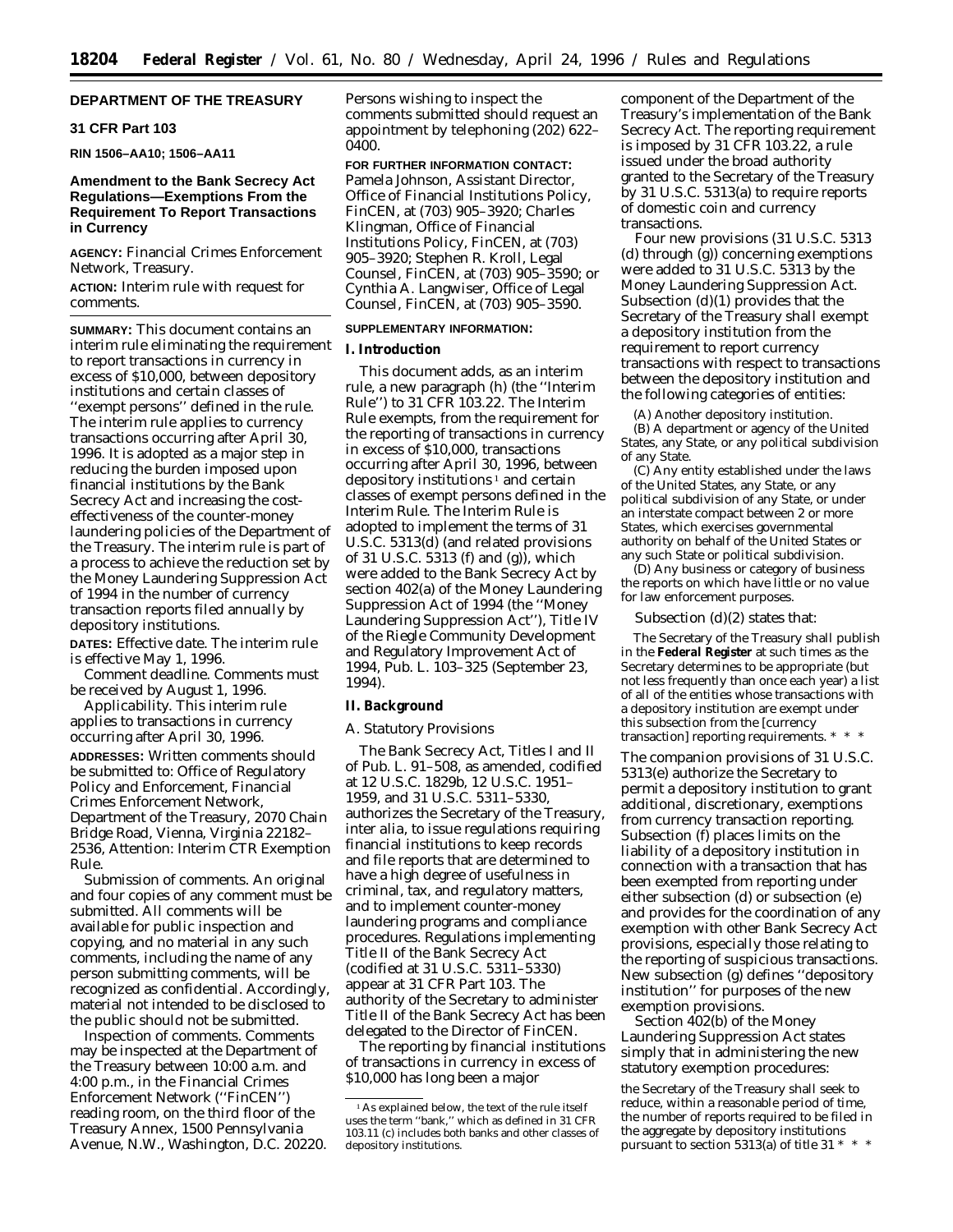by at least 30 percent of the number filed during the year preceding [September 23, 1994,] the date of enactment of [the Money Laundering Suppression Act].

During the period September 24, 1993 through September 23, 1994, approximately 11.2 million currency transaction reports were filed. Of that number, approximately 10.9 million reports were filed by depository institutions. Thus the statute contemplates a reduction of at least approximately 3.3 million filings per annum.

#### *B. Shortcomings of the Present Exemption System*

The enactment of 31 U.S.C. 5313 (d) through (g) reflects a Congressional intention to ''reform \* \* \* the procedures for exempting transactions between depository institutions and their customers.'' *See* H.R. Rep. 103– 652, 103d Cong., 2d Sess. 186 (August 2, 1994). The administrative exemption procedures at which the statutory changes are directed are found in 31 CFR  $103.22(b)(2)$  and (c) through (f); those procedures have not succeeded in eliminating routine currency transactions by businesses from the operation of the currency transaction reporting requirement.

Several reasons have been given for this lack of success. The first is the retention by banks of liability for making incorrect exemption determinations. The risk of potential liability is made more serious by the complexity of the administrative exemption procedures (which require banks, for example, to assign dollar limits to each exemption based on the amounts of currency projected to be needed for the customary conduct of the exempt customer's lawful business). Finally, advances in technology have made it less costly for some banks to report all currency transactions rather than to incur the administrative costs (and risks) of exempting customers and then administering the terms of particular exemptions properly.

The problems created by the administrative exemption system include that system's failure to provide the Treasury with information needed for thoughtful administration of the Bank Secrecy Act. Although banks are required to maintain a centralized list of exempt customers and to make that list available upon request, see *31* CFR 103.22 (f) and (g), there is no way short of a bank-by-bank request for lists (with the time and cost such a request would entail both for banks and government) for Treasury to learn the extent to which routine transactions are effectively screened out of the system or (for that

matter) the extent to which exemptions have been granted in situations in which they are not justified.

In crafting the 1994 statutory provisions relating to mandatory and discretionary exemptions, Congress sought to alter the burden of liability and uncertainty that the administrative exemption system created. The statutory provisions embraced several categories of transactions that were either already partially exempt or plainly eligible for exemption under the administrative exemption system.2 In addition, Congress authorized the Treasury to exempt under the mandatory rules, as indicated above, ''[a]ny business or category of business the reports on which have little or no value for law enforcement purposes.'' 31 U.S.C. 5313  $(d)(1)(D)$ .

#### *C. Objectives of the Interim Rule*

As indicated above, the Interim Rule is the first step in the use of section 402 of the Money Laundering Suppression Act to transform the Bank Secrecy Act provisions relating to currency transaction reporting. That transformation has four objectives.

The first is to reduce the burden of currency transaction reporting. That reduction comes in part through the issuance of a blanket regulatory exemption covering transactions in currency between one depository institution and another within the United States and between depository institutions and government departments and agencies at all levels. But at least an equal (and likely a significantly greater) part of the reduction comes from the decision to treat as being of little interest to law enforcement transactions in currency between depository institutions and corporations whose common stock is listed on certain national stock exchanges.

That decision reflects a second, related objective of the Interim Rule: to begin the process of limiting currency transaction reports to transactions for which the benefits of the reporting requirement (both providing usable information to enforcement officials and creating a deterrent against attempts to misuse the financial system) justify the costs of supplying the information to the Treasury. It is unlikely that reports of

routine currency transactions for a company of sufficient size to be traded on a national securities exchange can be of significant use, by themselves, to law enforcement, regulatory, or tax authorities.

The third objective is to focus the Bank Secrecy Act reporting system on transactions that signal matters of clear interest to law enforcement and regulatory authorities. In publishing the final rule relating to the reporting of suspicious transactions under the Bank Secrecy Act, Treasury stated ''its judgment that reporting of suspicious transactions in a timely fashion is a key component of the flexible and costefficient compliance system required to prevent the use of the nation's financial system for illegal purposes.'' See 61 FR 4326, 4327 (February 5, 1996). The Interim Rule *re-enforces* the central importance of suspicious transaction reporting to Treasury's counter-money laundering program; expanded suspicious transaction reporting forms a basis for steps to reduce sharply the extent to which routine currency transactions by ongoing businesses are required to be reported. Currency transactions, like non-currency transactions, are required to be reported under the terms of new 31 CFR 103.21, if they constitute suspicious transactions as defined in that section; nothing in the Interim Rule reduces or alters the obligations imposed by 31 CFR 103.21. *See* 31 U.S.C. 5313(f)(2)(B).

The relationship between required suspicious transaction reporting and expanded and simplified exemptions from routine currency transaction reporting is a strong one; each rule forms an integral part of the policy of the other. The substitution of suspicious transaction reporting for routine reporting of all currency transactions by exempt persons in effect defines what a routine transaction for an exempt person is. That is, a routine currency transaction, in the case of an exempt person, is a transaction that does not trigger the suspicious transaction reporting requirements, because the transaction does *not*, for example, give the bank a reason to suspect money laundering, a violation of a reporting requirement, or the absence of a business purpose. *See* 31 CFR  $103.21(a)(2)$  (i)-(iii).

The fourth objective of the Interim Rule is to create an exemption system that works. Thus choices have been made with an eye to achieving ease of administration and comprehensibility the very factors whose absence hindered the prior administrative exemption process.

<sup>2</sup>Thus, as noted below, transactions in currency between domestic banks are already exempt from reporting, *see* 31 CFR 103.22(b)(1)(ii), and ''[d]eposits or withdrawals, exchanges of currency or other payments and transfers by local or state governments, or the United States or any of its agencies or instrumentalities'' are one of the categories of transactions specifically described as eligible for exemption by banks. *See* 31 CFR  $10\bar{3}.22(b)(2)(iii)$ .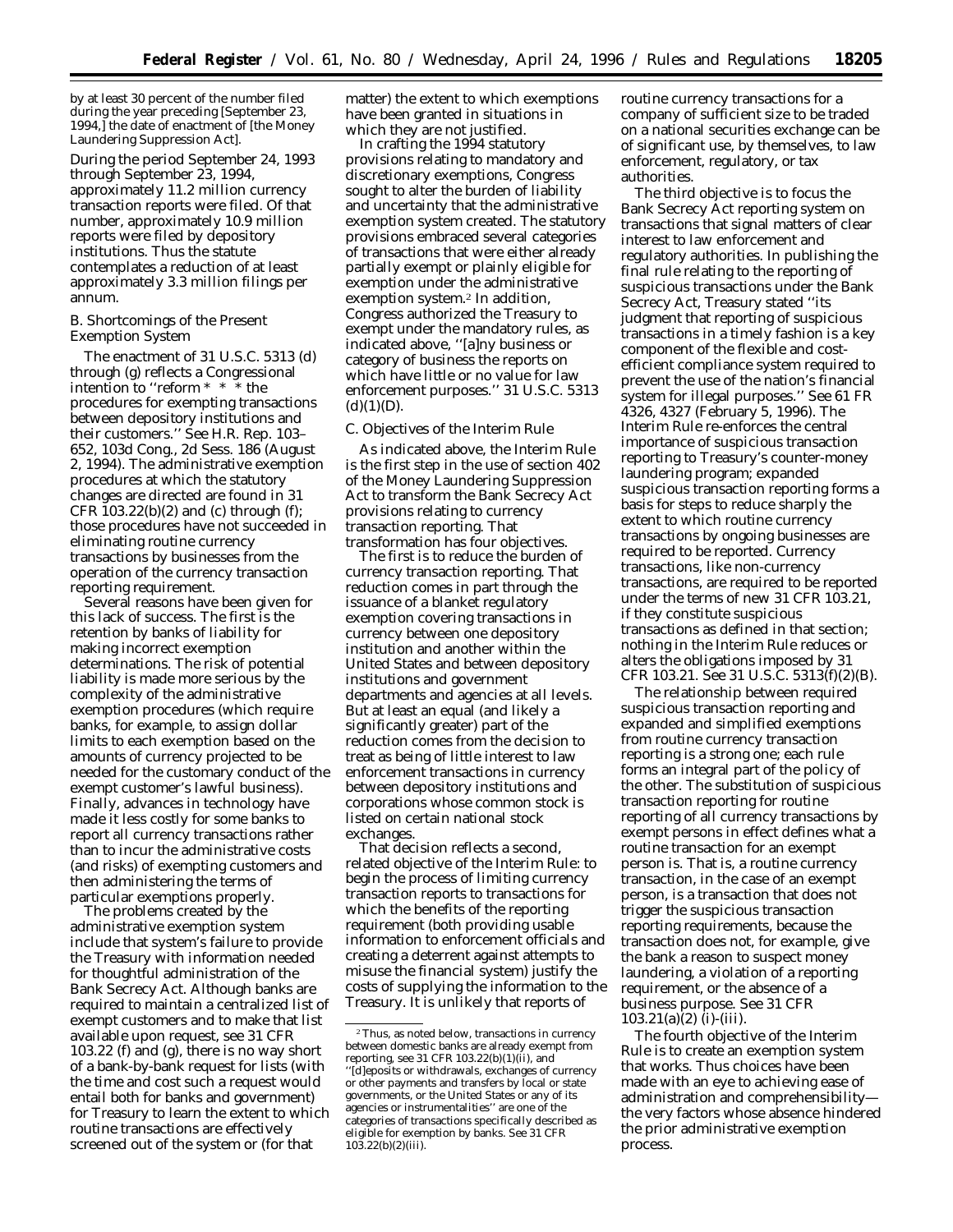FinCEN has attempted to craft a rule that will be easily understood by the banking professionals who must apply it. That meant painting with a broad brush; any general exemption rule will almost certainly include within its terms some results that are not optimal when viewed in isolation.

FinCEN understands that the changeover to the new system will require an initial period of effort by both the Treasury and banking institutions; it is impossible to reduce the volume of currency transaction reports to the extent that the Interim Rule tries to do without creating some small degree of temporary inconvenience as the terms of the system change. FinCEN believes, however, that the transition period will be relatively short and that the new greatly streamlined exemption procedures, once in place, will be selfsustaining and will produce a leaner, less burdensome, and more cost effective exemption system than now exists.

FinCEN is eager to improve the terms of the rule as necessary to eliminate temporary incongruities. Comments on ways in which the rule could be improved in this regard are specifically invited.

#### *D. Additional Relief Under Study*

The Interim Rule is the first result of FinCEN's work to put in place the new exemption system contemplated by the provisions of 31 U.S.C. 5313 (d) through (g). The goal of FinCEN's work in this area, like the Congress' goal in shaping the Money Laundering Suppression Act provisions on exemptions, is to reduce the cost of Bank Secrecy Act compliance and to further a fundamental restructuring of the Bank Secrecy Act. The restructuring emphasizes costeffective collection of only that information that is likely to benefit law enforcement and regulatory authorities.

In solving the issues posed by implementation of the new statutory exemption rules, FinCEN has consulted regularly with banking industry representatives. For example, under the auspices of Bank Secrecy Act Advisory Group it convened a working session of bank officials to discuss possible structures for the new exemption system and the constraints that bank operating procedures posed for broad-scale relief from unnecessary currency transaction reporting.

In this connection, FinCEN is aware that the Interim Rule and any final rule resulting therefrom may well affect the operation of large banks in urban areas more than the operation of smaller community-based institutions, if only because larger companies tend to do

business with larger banks and because the Interim Rule does not simplify the exemption system with respect to transactions by privately held companies, large and small, whose banking history and business would also justify a simplified exemption system.

Accordingly, FinCEN is working now on a notice of proposed rulemaking implementing the discretionary exemption authority contained in 31 U.S.C. 5313(e) and will at the appropriate time consult with the banking community in shaping proposals to implement that authority. Meanwhile, banks will still be able to maintain any exemptions properly granted under the current administrative system. Commenters on this Interim Rule are invited to include in their comments any suggestions on the projected second stage of the exemption effort.

#### **III. Specific Provisions**

#### *A. 103.22(a). Reports of Currency Transactions*

A new sentence is added following the first sentence of paragraph (a) of 31 CFR 103.22 to provide a cross-reference in that paragraph to the provisions of new paragraph (h) added by the Interim Rule.

#### *B. 103.22(h)(1). Currency Transactions of Exempt Persons With Banks Occurring After April 30, 1996*

Paragraph (h)(1) states the general effect of the Interim Rule. That is, simply and directly: no currency transaction report is required to be filed by a bank for a transaction in currency by an exempt person occurring after April 30, 1996.

The Interim Rule uses the term ''bank'' rather than ''depository institution'' to define the class of financial institutions to which the Interim Rule applies. Although 31 U.S.C. 5313(d) speaks of exemptions for transactions with ''depository institutions'' (as the latter term is defined in 31 U.S.C. 5313(g)), FinCEN believes that the broad definition of bank contained in 31 CFR 301.11(c) includes all of the categories of institutions included in the statutory ''depository institution'' definition; because the term ''bank'' is familiar to bank officials who work with the Bank Secrecy Act, substitution of a new term whose effect is the same does not appear either necessary or advisable.

The Interim Rule applies only to transactions between exempt persons and banks, to reflect the terms of 31 U.S.C. 5313(d); it does not apply to

transactions between exempt persons and financial institutions other than banks. Comments are invited about whether the rule should extend to transactions with such other classes of financial institutions.

Although 31 U.S.C. 5313(d) speaks of ''mandatory'' exemptions, the Interim Rule does not affirmatively prohibit banks from continuing to report routine currency transactions with exempt persons. Treasury believes that the incentives created by the Interim Rule are, as Congress intended them to be, sufficiently great to lead banks to take advantage of the new exemption system to a far greater extent than they took advantage of the prior administrative exemption system.

The Interim Rule, however, is not simply a regulatory relief measure. As indicated above, it is part of a fundamental restructuring of the Bank Secrecy Act's administration. Treasury hopes and expects that banks will be willing to undertake the one-time effort necessary to make the new, substantially different system work.

#### *C. 103.22(h)(2). Exempt Person*

Under the Interim Rule, the crucial exemption determinant is whether a particular entity is an ''exempt person.'' That term is defined in new paragraph (h)(2).

The first three categories of exempt persons specified in paragraph (h)(2) are those to whom exemption is required to be granted by 31 U.S.C.  $5313(d)(1)(A)$ –  $(C)$ .<sup>3</sup>

*Banks.* The first category of exempt person is banks themselves, with the result that transactions between banks will not require reporting. In most cases, no reporting is required at present for such transactions; 31 CFR  $103.22(b)(1)(ii)$  states flatly that the currency transaction reporting requirement does not ''require reports \* \* \* of transactions between domestic banks.'' The definition is limited to banking operations and transactions within the United States. Thus a transfer of currency by a bank inside the United States to a bank outside the United States is not exempt under the Interim Rule.

Departments and Agencies of the United States and of States and Their Political Subdivisions

The second category of exempt person includes departments and agencies of the United States, of any state, and of any political subdivision of any state.

<sup>3</sup>The language of 31 U.S.C. 5313(d)(1)(A)–(C) is quoted in section IIA of this Supplementary Information section, above.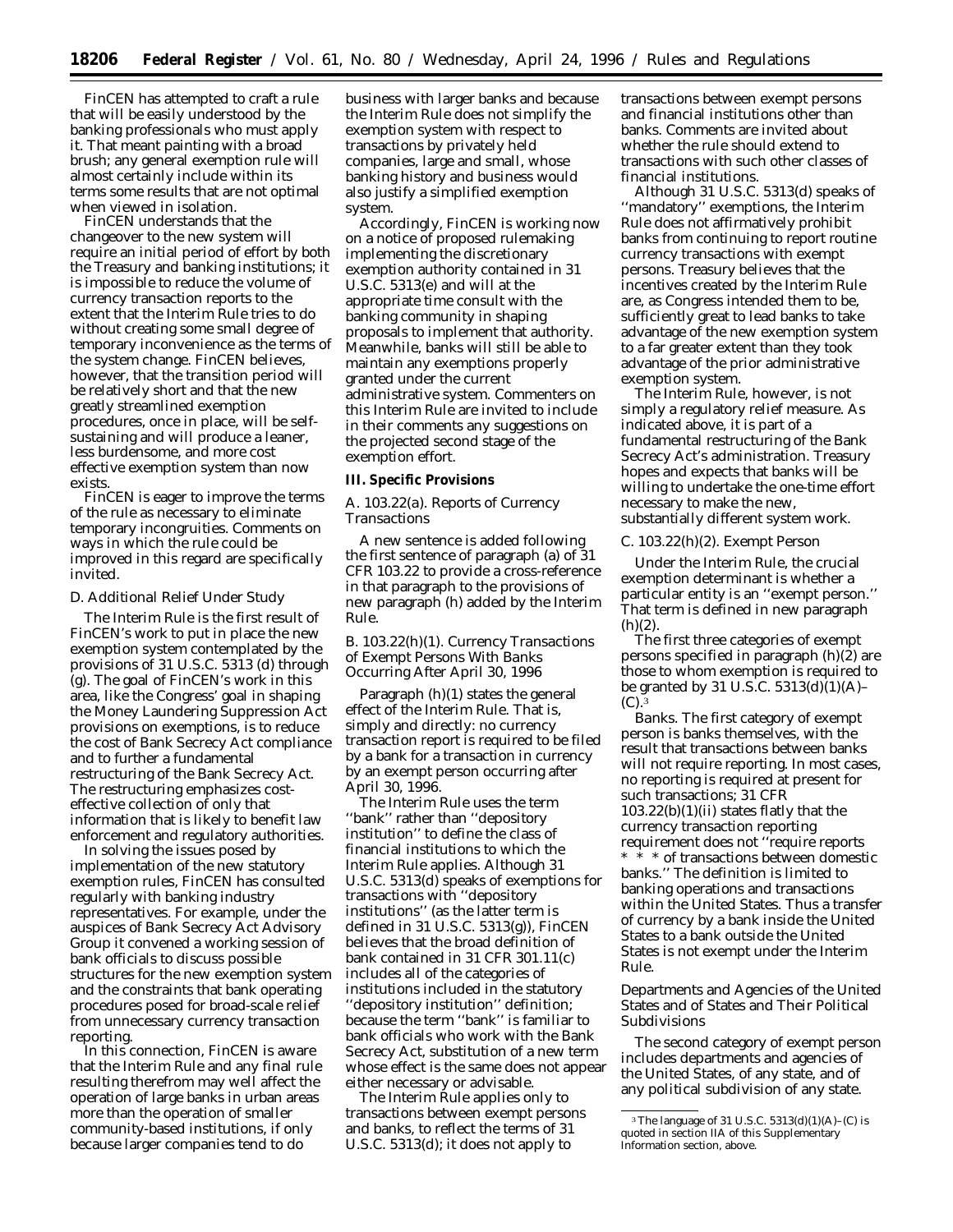The definition of ''United States'' used in 31 CFR 103.11 includes not only the states but also the District of Columbia and the various territories and insular possessions of the United States. *See* 31 CFR 103.11(nn); as of August 1, 1996, the definition will also include the Indian lands. *See* 61 FR 7054, 7056 (February 23, 1996). Thus departments and agencies of the governments of these areas are also classified as exempt persons under the definition.

#### Entities Exercising Governmental Authority

The third category of exempt person includes any entity established under the laws of the United States 4, of any state, or of any political subdivision of any state, or under an interstate compact between two or more states, that exercises governmental authority on behalf of the United States or any such state or political subdivision. Operating rules for making determinations about the governmental entities are included in paragraph (h)(4), discussed below.

#### Listed Corporations

The fourth category of person subject to mandatory exemption under 31 U.S.C. 5313(d) is ''any business or category of business the reports on which have little or no value for law enforcement purposes.'' Treasury is making use of that provision to treat as an exempt person any corporation whose common stock (i) is listed on the New York Stock Exchange or the American Stock Exchange (but not including stock listed on the Emerging Company Marketplace of the American Stock Exchange), or (ii) has been designated as a Nasdaq National Market Security listed on the Nasdaq Stock Market (but not including stock listed under the separate ''Nasdaq Small-Cap Issues'' category). For convenience, this class of exempt persons is referred to in this discussion as ''listed corporations.''

The ''listed corporation'' formulation has been adopted for several reasons. First, Treasury believes that the formulation is a convenient and accurate way of describing many, if not most, large-scale enterprises that make extensive routine use of currency in their normal business operations. Second, the list of corporations described in the formulation is readily available and is published in general circulation newspapers each morning. Finally, the scale of enterprises listed on the nation's largest securities exchanges, and the variety of internal and external controls to which they are subject—

whether as a matter of market discipline or government regulation—make their use for the sort of money laundering or tax evasion marked by anomalous transactions in currency, or that could be detected by a simple examination of currency transaction reports, sufficiently unlikely that the benefits of a uniform formulation far exceed the apparent risks of such a formulation. This is especially true because of the continuing applicability of the suspicious transaction reporting rules to all (non-currency *and* currency) transactions between listed corporations and banks.

The determination whether a company is a corporation for purposes of the Interim Rule depends solely upon the formal manner of its organization; if the company has a corporate charter, it is a corporation, and if it does not, it is not a corporation, for purposes of the Interim Rule. The sort of ''corporate equivalence'' analysis required, for example, for certain purposes to determine an entity's status under the Internal Revenue Code is neither called for nor permitted by the Interim Rule.5

At present the Interim Rule applies only to corporations, even though Treasury understands that the equity interests of some partnerships and business trusts are also listed on the named securities exchanges. Comments are invited as to whether the definition of exempt person should be extended to all persons whose equity interests are so listed.

#### Consolidated Subsidiaries of Listed Corporations

Many, if not most, listed corporations include groups of subsidiary operating corporations whose treatment under the Interim Rule raises significant issues. Such subsidiaries are not named in stock exchange listings, but the policy of the statute and Interim Rule cannot be effectively implemented without the inclusion of such subsidiaries in the exempt person category.

That fact raises an issue of what might be called the ''burden'' of *reducing* regulatory burden. Many definitions of parent-subsidiary relationship are quite technical and of importance only to legal, accounting, and investment specialists; even definitions phrased only in terms of stock ownership often devolve into questions of direct or

indirect stock ownership that can be extremely difficult to resolve.

In that context, mindful of the need to provide as simple a formulation as possible, the Interim Rule treats as a subsidiary any corporation that files a consolidated income tax return with a listed corporation. The choice of this standard was not any easy one; its chief rationale is that the fact of consolidation (as opposed to, say, eligibility for consolidation) is relatively easy to determine by asking corporate customers (and by asking corporate officials to ask their tax or accounting departments if necessary).

Franchisees of listed corporations (or of their subsidiaries) are not included within the definition of exempt person, unless such franchisees are independently exempt as listed corporations or listed corporation subsidiaries. A local corporation that holds a McDonald's franchise, for example, is not an exempt person simply because McDonald's Corporation is a listed corporation; a McDonald's outlet owned by McDonald's Corporation directly, on the other hand, would be an exempt person, because McDonald's Corporation's common stock is listed on the New York Stock Exchange.

Still, the definition is not optimal. It introduces a note of complexity into the Interim Rule, and Internal Revenue Service (''IRS'') statistics indicate that at best only 70 to 80 percent of the companies eligible to file consolidated income tax returns with their parent companies actually do so. The success of the Interim Rule in reducing the volume of currency transaction reports will depend in part upon the effectiveness and acceptance of the definition of subsidiary company, and comments are encouraged about the appropriateness of the definition. FinCEN would especially welcome ideas about other formulations, based upon sound banking practice, that bank employees would find easy to apply and that would accomplish the goals of the Interim Rule more effectively than a definition based upon consolidation for income tax filing purposes.

#### *D. 103.22(h)(3). Designation of Exempt Persons*

The Interim Rule imposes one condition on a bank's exemption of currency transactions of a customer who satisfies the definition of exempt person. That condition is that a single form be filed designating the exempt person and the bank that recognizes it as such. The designation is to be made by a bank by filing for each exempt person a single Internal Revenue Service

<sup>4</sup>Again, the broad definition of ''United States'' applies.

<sup>5</sup>Again, there may be a limited group of entities, listed on the national securities exchanges but organized abroad, for which such a distinction raises issues of interpretation that cannot be dealt with effectively in the Interim Rule. Guidance is requested on whether such issues exist and, if so, how they should be resolved.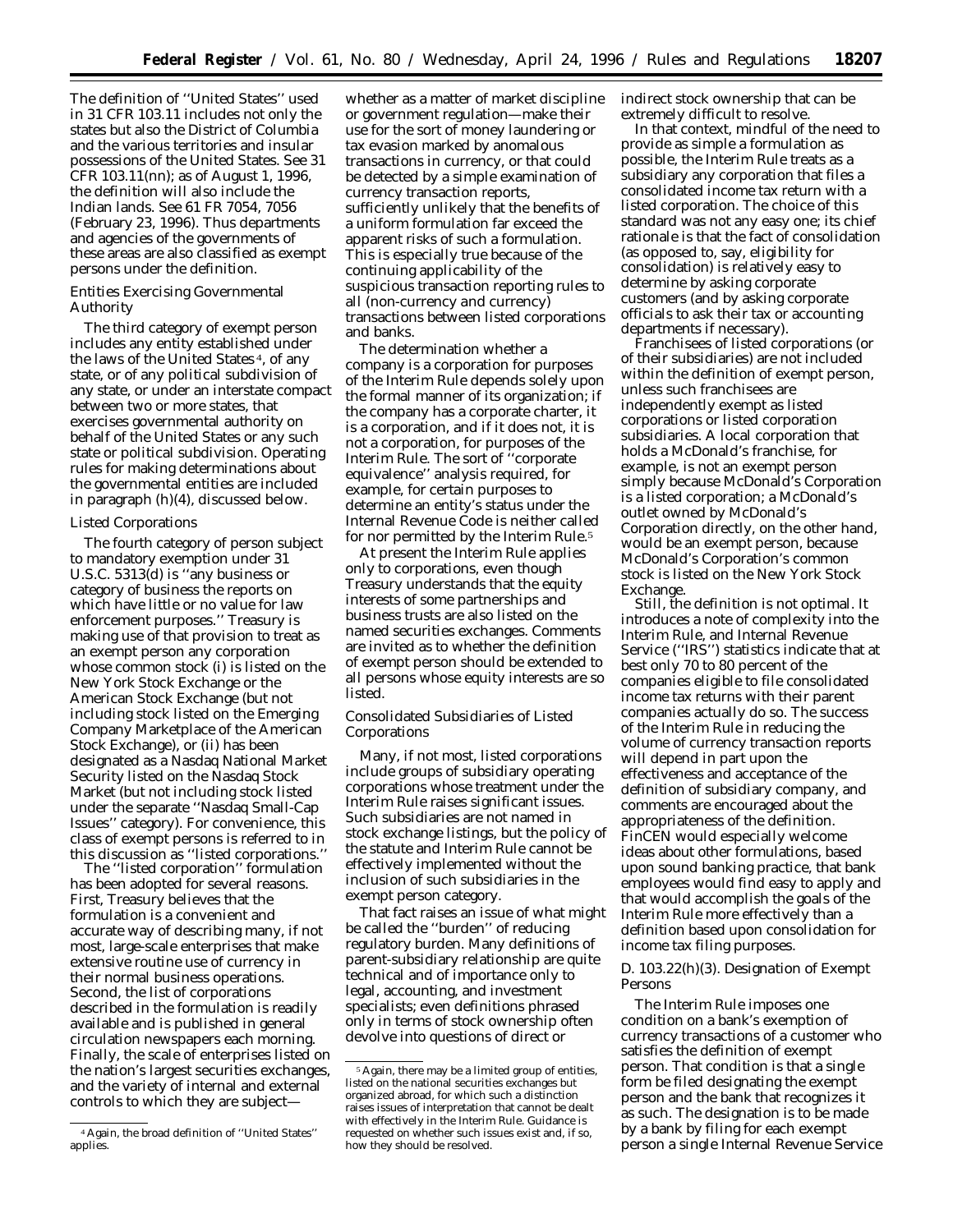Form 4789 (the form now used by banks and others to report a transaction in currency) that is marked (in the Form's line 36) to indicate its purpose and that provides identifying information about the exempt person and bank involved.

The designation requirement must be satisfied, for existing customers, on or before August 15, 1996. The requirement is a condition subsequent; that is, a bank may recognize a customer as an exempt person on April 30, and stop filing currency transaction reports as permitted by the Interim Rule, even though it does not satisfy the designation requirement for the customer until August 15, 1996.

The designation of new customers as exempt persons must be made no later than 30 days following the first transaction in currency in excess of \$10,000 between a bank and the new customer. (Because persons may become new customers during the period April 30–August 15, 1996, a new customer to whom the 30 day designation rule applies is, technically, a customer who satisfies the exempt person definition and who becomes a customer, or who seeks to engage in its first transaction in currency, after July 15, 1996.)

Under the Interim Rule, each bank that deals with an exempt person must satisfy the designation requirement. FinCEN hopes to be able to use the results of the designation filings to compile a list of exempt persons that can itself be published in the **Federal Register**, as contemplated by 31 U.S.C. 5313(d)(2), in place of the shorter descriptive notice of exempt persons that is published contemporaneously with the publication of the Interim Rule. The designation filings will also be used to review the effectiveness of the Interim Rule (and of any final rule that is derived from it) and the extent to which its terms are understood and used by banks.

#### *E. 103.22(h)(4). Operating Rules for Applying Definition of Exempt Person*

The Interim Rule contains several provisions that are designed to assist banks in applying the definition of ''exempt person.''

#### 1. General Rule

As indicated above, every effort has been made to craft a rule that is as simple to understand and to administer as its broad objective will permit. Application of the Interim Rule requires instead that banks simply make one or more determinations about the status of particular customers. The rule does not specify detailed procedures for making or documenting the determinations required. (Indeed, one defect of the

administrative exemption system was its need for detailed procedural steps for authorizing exemptions. *See* 31 CFR 103.22 $(d)$ .) Instead, paragraph  $(h)(4)(i)$ explains that banks are expected to perform the same degree of due diligence in determining whether a customer is an exempt person (and documenting that determination) that a reasonable and prudent bank would perform in the conduct of its own business in avoiding losses from fraud or misstatement. In other words, FinCEN's objective is to leave it to bankers, who have already designed business procedures and protocols to deal with similar problems, to adapt their present procedures to achieve the results sought by the Interim Rule.

An assessment of compliance with the terms of the Interim Rule will focus not on whether a bank necessarily makes every judgment perfectly, but on whether it takes the steps a reasonable and prudent banker would take to create systems to apply the Interim Rule's terms. Such an approach is a corollary to the limitations on liability set by 31 U.S.C. 5318(f)(1) and repeated in paragraph (h)(6) of the Interim Rule; under the liability limitations a bank remains subject to penalties if, *inter alia*, it has a reason to believe that a particular customer or transaction does not meet the criteria established for the granting of an exemption.

#### 2. Government Status

Paragraph (h)(4)(ii) permits a bank to determine the status of a customer as a government department, agency, or instrumentality based on its name or community knowledge, much like the so-called ''eyeball test,'' *cf*. Treas. Reg. § 1.6049–4(c)(1)(ii), for the determination of exempt recipient status for the purposes of information reporting and withholding with respect to interest payments under applicable provisions of the Internal Revenue Code.

The determination whether an entity exercises ''governmental authority'' is unfortunately not amenable to such a simple test, and the second sentence of paragraph (h)(4)(ii) states a general definition of governmental authority for use by banks.

#### 3. Status as Listed Corporation

Paragraph (h)(4)(iii) permits a bank to rely on any New York, American, or Nasdaq Stock Market listing published in a newspaper of general circulation. Such listings are easily identified. For example, in the Wall Street Journal, which is published and distributed nationally, the listings are entitled, respectively, ''NEW YORK STOCK

EXCHANGE COMPOSITE TRANSACTIONS,'' ''AMERICAN STOCK EXCHANGE COMPOSITE TRANSACTIONS,'' AND ''NASDAQ NATIONAL MARKET ISSUES.'' Because such listings often make use of the trading symbols (abbreviated company names) for each stock, banks may also rely on any commonly accepted or published stock symbol guide in reviewing the newspaper listings to determine if the listings include their customers.

#### 4. Consolidated Return Status

The treatment of a corporation as an exempt person because it is included in the consolidated income tax return of a listed corporation presents one of the more difficult issues of administration in the Interim Rule. The corporations included on any consolidated return are required to be shown on Internal Revenue Service Form 851 (Affiliation Schedule) filed with the return; a bank may rely upon any reasonably authenticated photocopy of Form 851 (or the equivalent thereof for the appropriate tax year) in determining the status of a particular corporation, or it may rely upon any other reasonably authenticated information (for example, an officer's certificate) relating to a corporation's filing status.

#### *F. 103.22(h)(5). Limitation on Exemption*

The exemption for transactions by an exempt person applies only with respect to transactions involving that person's own funds. The exemption does not apply to situations in which an exempt person is engaging in a transaction as an agent on behalf of another, beneficial owner of currency. (If the principal for whom the agent is acting is itself an exempt person, the exempt status of the principal is what causes the transaction to be exempt.) In other words, an exempt person cannot lend its status, for a fee or otherwise, to another person's transactions.

#### *G. 103.22(h)(6). Effect of Exemption; Limitation on Liability*

The designation requirement applies equally to exempt persons who have previously been the subject of bankinitiated exemptions under the administrative exemption system as it does to other customers.

Once a bank has complied with the terms of the Interim Rule, it is generally protected, by 31 U.S.C. 5313(f) and paragraph (h)(6) of the Interim Rule, from any penalty for failure to file a currency transaction report with respect to a currency transaction by an exempt person. The protection does not apply if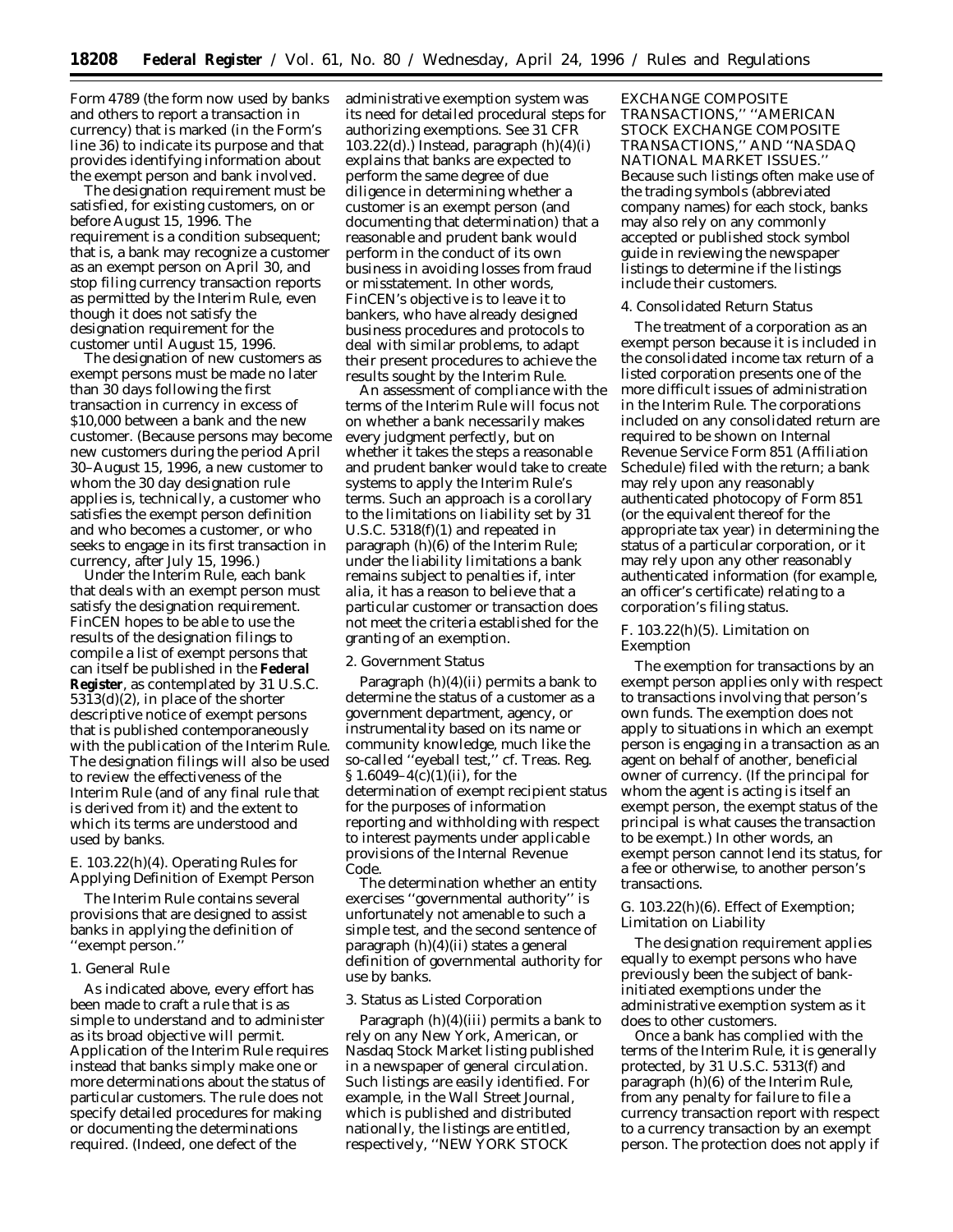the bank knowingly files false or incomplete information relating to the exempt person (for example on an designation filing) or with respect to the transaction (for example on a suspicious activity report). The protection also does not apply if the bank has reason to believe at the time the exemption is granted that the customer does not satisfy the definition of exempt person or if the transaction is not a transaction of the exempt person.

It is anticipated that the Interim Rule will supersede the administrative exemption system with respect to categories of exempt persons named in the Interim Rule, 60 days after a final rule based on the Interim Rule is published. At that time, transactions in currency with exempt persons after April 30, 1996 will be exempt from reporting by banks only to the extent that the new terms are satisfied.

#### *H. 103.22(h)(7). Obligation To File Suspicious Activity Reports, etc.*

The provisions of the Interim Rule create an exemption only with respect to the currency transaction reporting requirement. The Interim Rule does not create any exemption, and in fact has no effect of any kind, on the requirement that banks file suspicious activity reports with respect to transactions, including currency and non-currency transactions, that satisfy the requirements of the rules of FinCEN and the federal bank supervisory agencies relating to suspicious activity reporting.<sup>6</sup> (Indeed, as indicated above, the reduction in currency transaction report volume reflects in part Treasury policy to rely to the greatest extent possible on reports of truly suspicious activity.)

For example, multiple exchanges of small denominations of currency into large denominations of currency or currency transactions that are not (or whose amounts are not) commensurate with the stated business or other activity of the exempt person conducting the transaction, or on whose behalf the transaction is conducted, may indicate the need to file suspicious activity reports with respect to transactions in currency. Similarly a sudden need for currency by a business that never before had such a need can form a basis for the determination that a suspicious activity report is due. In all cases, whether such a report is required is governed by the

rules of 31 CFR 103.21, rules on whose application the Interim Rule has no effect.

#### *I. 103.22(h)(8). Revocation*

The Interim Rule makes clear that the status of an exempt person as such may be revoked at any time by the Treasury Department. Revocation will be prospective in all cases except those to which the protections of liability conferred by 31 U.S.C. 5313(f) and 31 CFR  $103.22(h)(6)$  do not apply.

#### **IV. Regulatory Matters**

#### *A. Executive Order 12866*

The Department of the Treasury has determined that this interim rule is not a significant regulatory action under Executive Order 12866.

#### *B. Unfunded Mandates Act of 1995 Statement*

Section 202 of the Unfunded Mandates Reform Act of 1995 (''Unfunded Mandates Act''), Pub. L. 104–4 (March 22, 1995), requires that an agency prepare a budgetary impact statement before promulgating a rule that includes a federal mandate that may result in expenditure by state, local and tribal governments, in the aggregate, or by the private sector, of \$100 million or more in any one year. If a budgetary impact statement is required, section 202 of the Unfunded Mandates Act also requires an agency to identify and consider a reasonable number of regulatory alternatives before promulgating a rule. FinCEN has determined that it is not required to prepare a written statement under section 202 and has concluded that on balance this interim rule provides the most cost-effective and least burdensome alternative to achieve the objectives of the rule.

#### *C. Administrative Procedure Act*

Because the Interim Rule implements the statute and grants significant relief from existing regulatory requirements, it is found to be impracticable to comply with notice and public procedure under 5 U.S.C. 553(b). Because the Interim Rule grants exemptions to current requirements, it may be made effective before 30 days have passed after its publication date. *See* 5 U.S.C. 553(d).

#### *D. Regulatory Flexibility Act*

The provisions of the Regulatory Flexibility Act relating to an initial and final regulatory flexibility analysis (5 U.S.C. 604) are not applicable to this Interim Rule because the agency was not required to publish a notice of proposed rulemaking under 5 U.S.C. 553 or any other law.

#### *E. Paperwork Reduction Act*

This Interim Rule is being issued without prior notice and public procedure pursuant to the Administrative Procedure Act (5 U.S.C. 553). By expanding the applicable exemptions from an information collection that has been reviewed and approved by the Office of Management and Budget (OMB) under control number 1505–0063, the Interim Rule significantly reduces the existing burden of information collection under 31 CFR 103.22. Thus, although the Interim Rule advances the purposes of the Paperwork Reduction Act of 1995, 44 U.S.C. 3501, *et seq.,* and its implementing regulations, 5 CFR Part 1320, the Paperwork Reduction Act does not require FinCEN to follow any particular procedures in connection with the promulgation of the Interim Rule.

#### *F. Compliance With 5 U.S.C. 801*

Prior to the date of publication of this document in the **Federal Register**, FinCEN will have submitted to each House of the Congress and to the Comptroller General the information required to be submitted or made available with respect to the Interim Rule by the provisions of 5 U.S.C. 801  $(a)(1)(A)$  and  $(a)(1)(B)$ .

#### **List of Subjects in 31 CFR Part 103**

Administrative practice and procedure, Authority delegations (Government agencies), Banks, banking, Currency, Foreign Banking, Foreign currencies, Gambling, Investigations, Law enforcement, Penalties, Reporting and recordkeeping requirements, Securities, Taxes.

#### **Amendment**

For the reasons set forth above in the preamble, 31 CFR Part 103 is amended as set forth below:

#### **PART 103—FINANCIAL RECORDKEEPING AND REPORTING OF CURRENCY AND FOREIGN TRANSACTIONS**

1. The authority citation for Part 103 continues to read as follows:

**Authority:** 12 U.S.C. 1829b and 1951–1959; 31 U.S.C. 5311–5330.

2. Section 103.22 is amended by adding a new sentence immediately following the first sentence in paragraph  $(a)(1)$  and by adding a new paragraph  $(h)$ to read as follows:

#### **§ 103.22 Reports of currency transactions.**

(a)(1)  $* * *$  Transactions in currency by exempt persons with banks occurring after April 30, 1996, are not subject to

<sup>6</sup>*See* 61 FR 4326, 4332, 4338 (February 5, 1996) (FinCEN, Office of the Comptroller of the Currency and Federal Reserve Board); 61 FR 6095, 6100 (February 16, 1996) (Federal Deposit Insurance Corporation and Office of Thrift Supervision); and 61 FR 11526 (March 21, 1996) (National Credit Union Administration).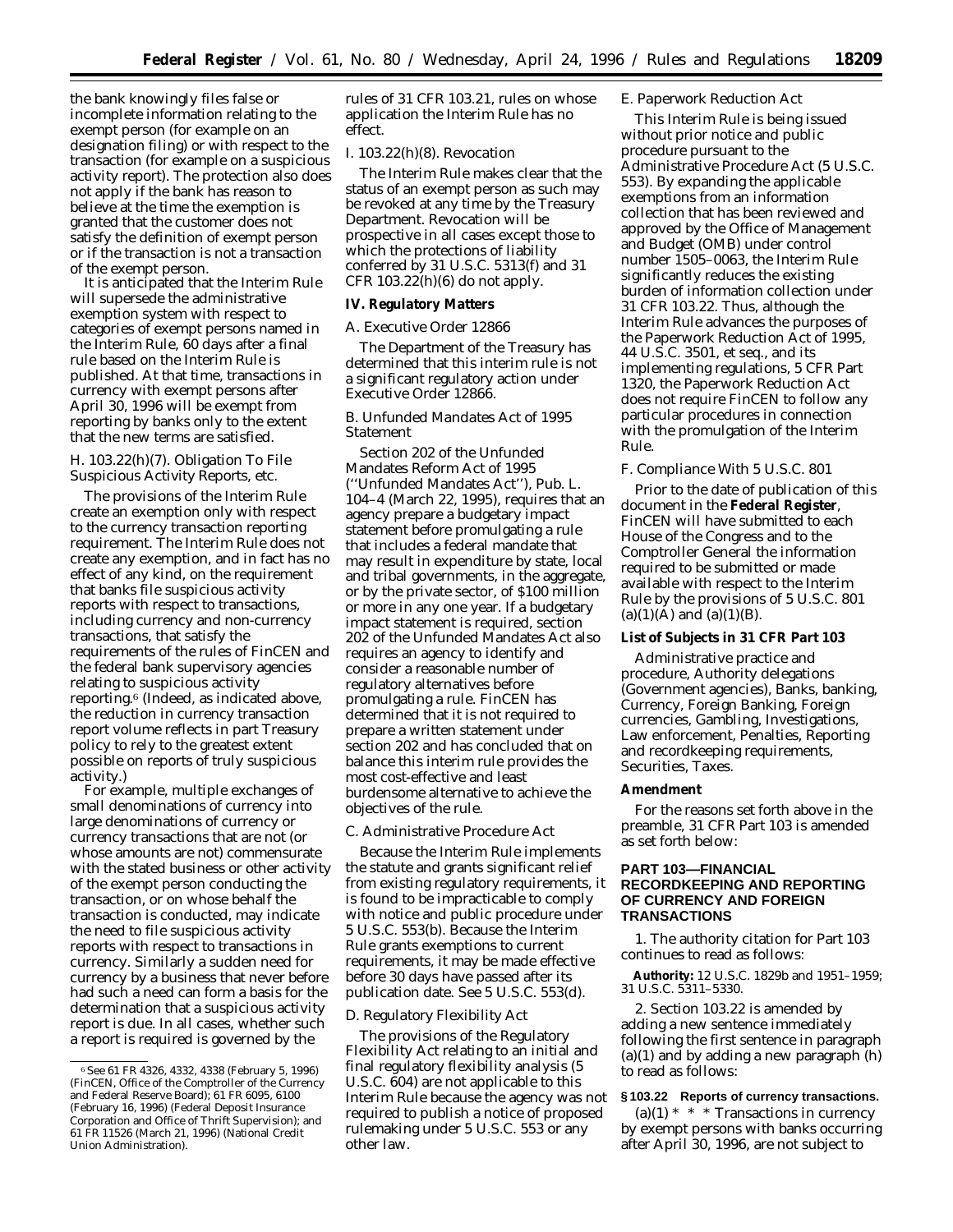this requirement to the extent provided in paragraph (h) of this section. \* \* \* \* \* \* \* \*

(h) *No filing required by banks for transactions by exempt persons occurring after April 30, 1996.* (1) *Currency transactions of exempt persons with banks occurring after April 30, 1996.* Notwithstanding the provisions of paragraph (a)(1) of this section, no bank is required to file a report otherwise required by paragraph  $(a)(1)$  of this section, with respect to any transaction in currency between an exempt person and a bank that is conducted after April 30, 1996.

(2) *Exempt person.* For purposes of this section, an exempt person is:

(i) A bank, to the extent of such bank's domestic operations;

(ii) A department or agency of the United States, of any state, or of any political subdivision of any state;

(iii) Any entity established under the laws of the United States, of any state, or of any political subdivision of any state, or under an interstate compact between two or more states, that exercises governmental authority on behalf of the United States or any such state or political subdivision;

(iv) Any corporation whose common stock is listed on the New York Stock Exchange or the American Stock Exchange (except stock listed on the Emerging Company Marketplace of the American Stock Exchange) or whose common stock has been designated as a Nasdaq National Market Security listed on the Nasdaq Stock Market (except stock listed under the separate ''Nasdaq Small-Cap Issues'' heading); and

(v) Any subsidiary of any corporation described in paragraph (h)(2)(iv) of this section whose federal income tax return is filed as part of a consolidated federal income tax return with such corporation, pursuant to section 1501 of the Internal Revenue Code and the regulations promulgated thereunder, for the calendar year 1995 or for its last fiscal year ending before April 15, 1996.

(3) *Designation of exempt persons.* (i) A bank must designate each exempt person with whom it engages in transactions in currency, on or before the later of August 15, 1996, and the date 30 days following the first transaction in currency between such bank and such exempt person that occurs after April 30, 1996.

(ii) Designation of an exempt person shall be made by a single filing of Internal Revenue Service Form 4789, in which line 36 is marked ''Designation of Exempt Person'' and items 2–14 (Part I, Section A) and items 37–49 (Part III) are completed. The designation must be

made separately by each bank that treats the person in question as an exempt person. (For availability, see 26 CFR 601.602.)

(iii) This designation requirement applies whether or not the particular exempt person to be designated has previously been treated as exempt from the reporting requirements of paragraph (a) of this section under the rules contained in paragraph (b) or (e) of this section.

(4) *Operating rules for designating exempt persons.* (i) Subject to the specific rules of this paragraph (h), a bank must take such steps to assure itself that a person is an exempt person (within the meaning of applicable provisions of paragraph (h)(2) of this section) that a reasonable and prudent bank would take to protect itself from loan or other fraud or loss based on misidentification of a person's status.

(ii) A bank may treat a person as a governmental department, agency, or entity if the name of such person reasonably indicates that it is described in paragraph  $(h)(2)(ii)$  or  $(h)(2)(iii)$  of this section, or if such person is known generally in the community to be a State, the District of Columbia, a tribal government, a Territory or Insular Possession of the United States, or a political subdivision or a wholly-owned agency or instrumentality of any of the foregoing. An entity generally exercises governmental authority on behalf of the United States, a State, or a political subdivision, for purposes of paragraph  $(h)(2)(iii)$  of this section, only if its authorities include one or more of the powers to tax, to exercise the authority of eminent domain, or to exercise police powers with respect to matters within its jurisdiction.

(iii) In determining whether a person is described in paragraph (h)(2)(iv) of this section, a bank may rely on any New York Stock Exchange, American Stock Exchange, or Nasdaq Stock Market listing published in a newspaper of general circulation and on any commonly accepted or published stock symbol guide.

(iv) In determining whether a person is described in paragraph (h)(2)(v) of this section, a bank may rely upon any reasonably authenticated corporate officer's certificate or any reasonably authenticated photocopy of Internal Revenue Service Form 851 (Affiliation Schedule) or the equivalent thereof for the appropriate tax year.

(5) *Limitation on exemption.* A transaction carried out by an exempt person as an agent for another person who is the beneficial owner of the funds that are the subject of a transaction in currency is not subject to the exemption from reporting contained in paragraph (h)(1) of this section.

(6) *Effect of exemption; limitation on liability.* (i) FinCEN may in the future determine by amendment to this part that the exemption contained in this paragraph (h) shall be the only basis for exempting persons described in paragraph (h)(2) of this section from the reporting requirements of paragraph (a) of this section.

(ii) No bank shall be subject to penalty under this part for failure to file a report required by paragraph (a) of this section with respect to a currency transaction by an exempt person with respect to which the requirements of this paragraph (h) have been satisfied, unless the bank:

(A) Knowingly files false or incomplete information with respect to the transaction or the customer engaging in the transaction; or

(B) Has reason to believe at the time the exemption is granted that the customer does not meet the criteria established by this paragraph (h) for treatment of the transactor as an exempt person or that the transaction is not a transaction of the exempt person.

(iii) A bank that files a report with respect to a currency transaction by an exempt person rather than treating such person as exempt shall remain subject with respect to each such report to the rules for filing reports, and the penalties for filing false or incomplete reports, that are applicable to reporting of transactions in currency by persons other than exempt persons. A bank that continues for the period permitted by paragraph  $(h)(6)(i)$  of this section to treat a person described in paragraph (h)(2) of this section as exempt from the reporting requirements of paragraph (a) of this section on a basis other than as provided in this paragraph (h) shall remain subject in full to the rules governing an exemption on such other basis and to the penalties for failing to comply with the rules governing such other exemption.

(7) *Obligation to file suspicious activity reports, etc.* Nothing in this paragraph (h) relieves a bank of the obligation, or alters in any way such bank's obligation, to file a report required by § 103.21 with respect to any transaction, including, without limitation, any transaction in currency, or relieves a bank of any other reporting or recordkeeping obligation imposed by this part (except the obligation to report transactions in currency pursuant to paragraph (a) of this section to the extent provided in this paragraph (h)).

(8) *Revocation.* The status of any person as an exempt person under this paragraph (h) may be revoked by